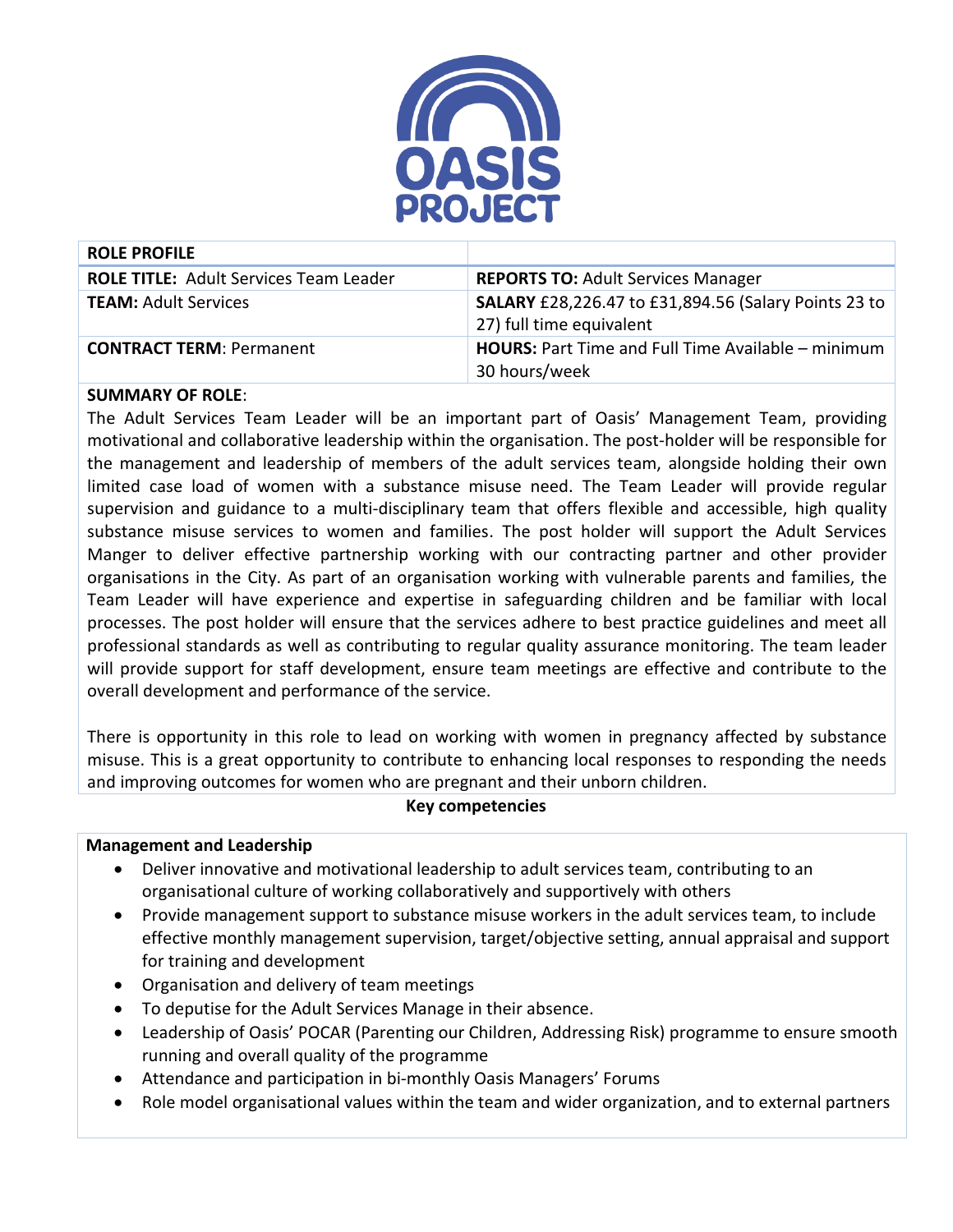## **Service delivery**

- Deliver evidence-based interventions through 1-1 keywork and group facilitation, including delivery of Oasis' POCAR (Parenting our Children, Addressing Risk) programme
- Undertake assessments and hold a caseload of parents in treatment
- Develop care/recovery plans with your clients and support them to achieve their treatment and recovery goals
- Support clients to overcome barriers to accessing support through effective problem solving, partnership work and sign-posting to relevant services
- **Deliver and uphold principles of trauma-informed care within practice**
- Demonstrate a clear understanding of safeguarding processes and procedures and support others to use these systems in their own practice;

## **Practice Development**

- Deliver training both within Oasis and to external agencies as needed
- Develop excellent working relationships with colleagues in Oasis as well as key stakeholders and partners working outside the project.
- Work with partners to improve identification of those affected by drug and alcohol use;
- Deliver training and development activities including providing support and reflective practice for colleagues in their own development of family-based areas of work
- Participate in MARAC as needed, representing Oasis/CGL and communicate actions as appropriate to Oasis and CGL staff
- Gather feedback from service users about the service on a regular basis as part of Oasis' Service User Engagement processes;
- Participate positively in the implementation of new working methods and practices as required;
- Reflect on and developing own practice;
- Be willing to take on management of tasks and people as the role/organisation develops
- Make effective use of supervision.

# **Monitoring and evaluation**

- Maintain and ensure all monitoring and recording systems and business processes are kept accurately and up to date at all times
- Ensure accurate notes are recorded and appropriate communication is made to agreed professionals;
- Ensure the services on offer meet the needs of clients of differing abilities, different cultural groups and ages;
- Contribute to the review and development of Oasis' services

# **General accountabilities**

To meet all other expectations of the role by demonstrating commitment to the vision and values of Oasis and your own professional development and by following and adhering to all policy and procedure within the organisation